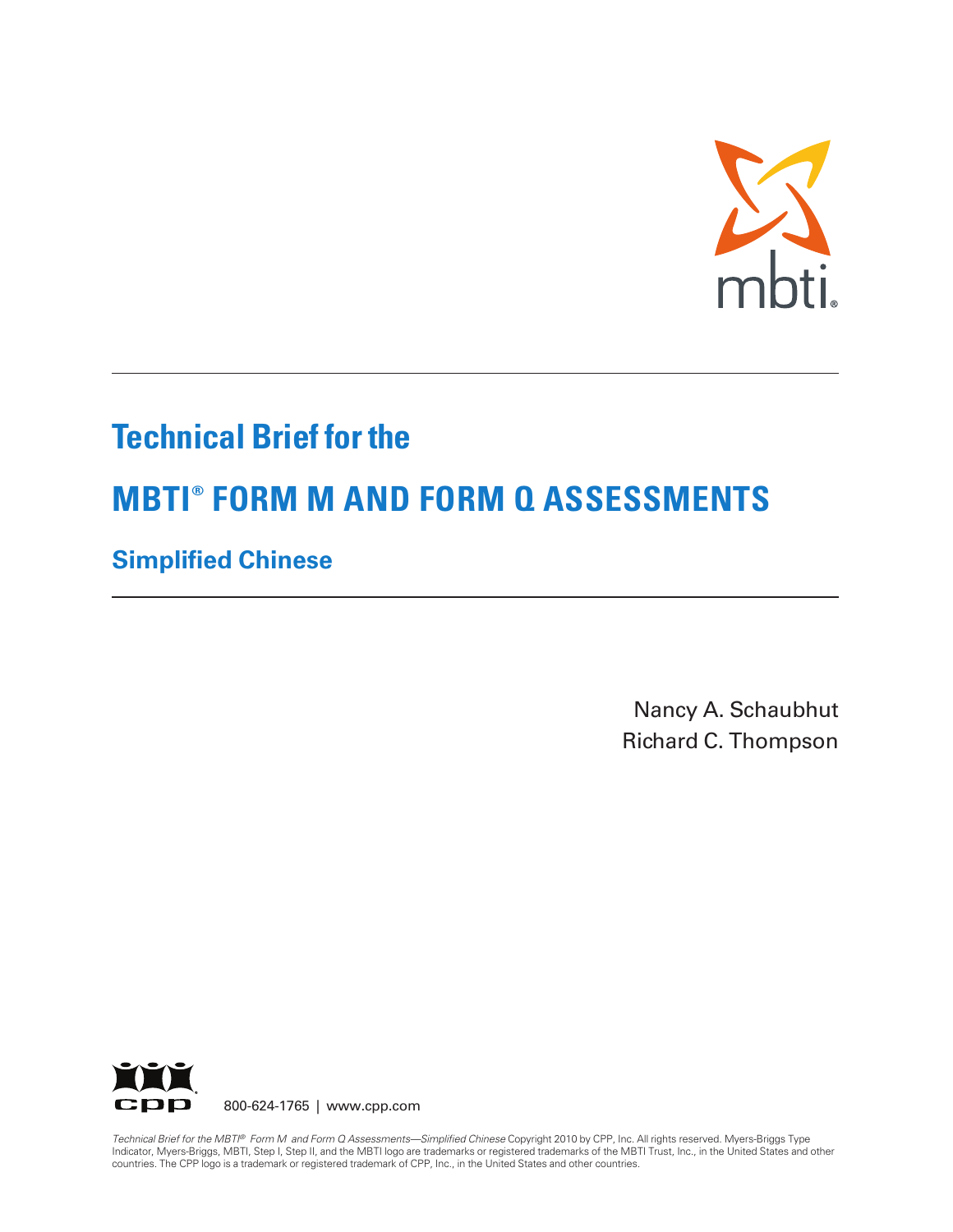### **INTRODUCTION**

The *Myers-Briggs Type Indicator®* (MBTI®) instrument is one of the most commonly used personality assessments in the world. Because administration of the instrument outside the United States is growing rapidly, new translations are continually being developed for use in specific regions. This technical brief summarizes the measurement properties of a translation of the MBTI Form M and Form Q assessments developed for areas of China where Simplified Chinese is understood. To that end, it examines the reliability of the Simplified Chinese translation of the MBTI Form M and Form Q assessments, reports on type distribution in a sample of participants who completed the instrument in Simplified Chinese, and provides comparisons with the U.S. National Representative Sample (NRS) to examine similarities and differences between the samples.

### **THE MBTI ® ASSESSMENT**

The MBTI assessment uses a typology composed of four pairs of opposite preferences, called *dichotomies:*

- Extraversion (E) or Introversion (I)—where you focus your attention and get energy
- Sensing (S) or Intuition (N)—how you take in information
- Thinking (T) or Feeling (F)—how you make decisions
- Judging (J) or Perceiving (P)—how you deal with the outer world

The MBTI assessment combines an individual's four preferences—one preference from each dichotomy, denoted by its letter—to yield one of the 16 possible personality types (e.g., ESTJ, INFP, etc.). Each type is equally valuable, and an individual inherently belongs to one of the 16 types. This model differentiates the MBTI assessment from most other personality instruments, which typically assess personality traits. Trait-based instruments measure how much of a certain characteristic people possess. Unlike the MBTI assessment, those instruments usually consider one "end" of a trait to be more positive and the other to be more negative.

### **SIMPLIFIED CHINESE SAMPLE**

Following the translation of the MBTI assessment into Simplified Chinese, a sample of participants was obtained for this study. It is important to note that this Simplified

Chinese research sample is not a representative sample; rather, it is a sample of convenience. Therefore, no inferences may be drawn about the preferences or type distribution of the population that understands and uses Simplified Chinese. The data reported in this technical brief should be used for psychometric information purposes only.

### **Simplified Chinese Sample Description**

This sample is composed of 169 individuals who completed the MBTI®—Global Research Version of the assessment in Simplified Chinese. This version of the assessment includes 230 MBTI items and contains the current commercial versions of the MBTI assessment (Form M, Form Q, and European Step I™ and Step II™ assessments). The sample includes 53% women and 47% men. Respondents' ages ranged from 17 to 51 years (mean = 26.3, *SD* = 5.5); 65% were employed full-time or part-time, 18% were students, and 17% were either not working for income or did not provide their current employment status. Of those who were employed and reported their general line of work, 18% were working in sales and related occupations; 17% in office and administrative support; 10% in business and financial operations; 10% in arts, design, entertainment, sports, and media; and the remainder in various fields. Of those who were employed and reported organizational level, 53% were nonsupervisory, 18% supervisory, 15% entry level, 8% management, and 6% executive. All respondents reported their country of origin and residence as China.

As shown in Table 1, the most frequently occurring type for this sample is ISTJ (19.5%), followed by ESTJ (14.2%). The least common types are ENFJ (0.6%) and ENTP (2.4%). Self-selection ratios (SSRs) were computed by comparing the percentage of each type in the Simplified Chinese sample to that in the U.S. National Representative Sample (Myers, McCaulley, Quenk, & Hammer, 1998). In this sample, INTJs are over four times more prevalent than in the U.S. population. On the other hand, ENFJs and ESFJs are less common in the Simplified Chinese sample than in the U.S. sample. Again, since this Simplified Chinese research sample is not representative of the general population, no inferences should be made about the population's distribution of type. While some differences in type distribution were found between the U.S. National Representative Sample and the Simplified Chinese sample, a study by Yang and Zhao (2009)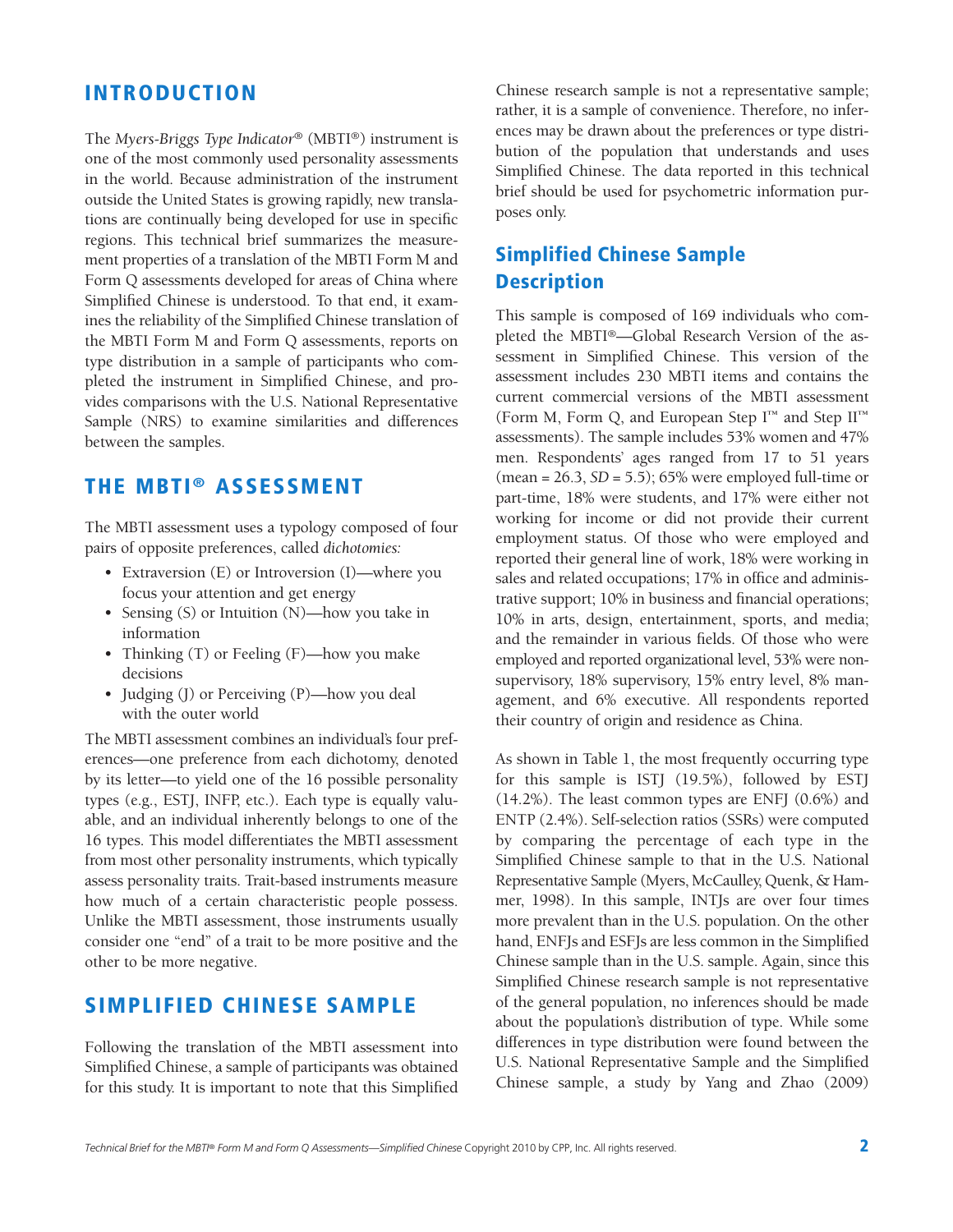

*Note: N* = 169.

showed type distribution similarities between Chinese and U.S. managers.

Table 2 shows the number and percentage of respondents for each preference. Also included for reference are the number and percentage of respondents for each preference in the U.S. National Representative Sample (Myers et al., 1998). Best-fit type preferences for another Simplified Chinese sample are presented in a paper by Beuke, Freeman, & Wang (2006).

### **RELIABILITY OF THE FORM M PREFERENCES**

The internal consistency reliabilities (Cronbach's alphas) for the Simplified Chinese sample and the U.S. National Representative Sample are reported in Table 3. The reliabilities of the four dichotomies are good for the Simplified Chinese sample and are generally in line with those reported in the *MBTI® Manual* (Myers et al., 1998).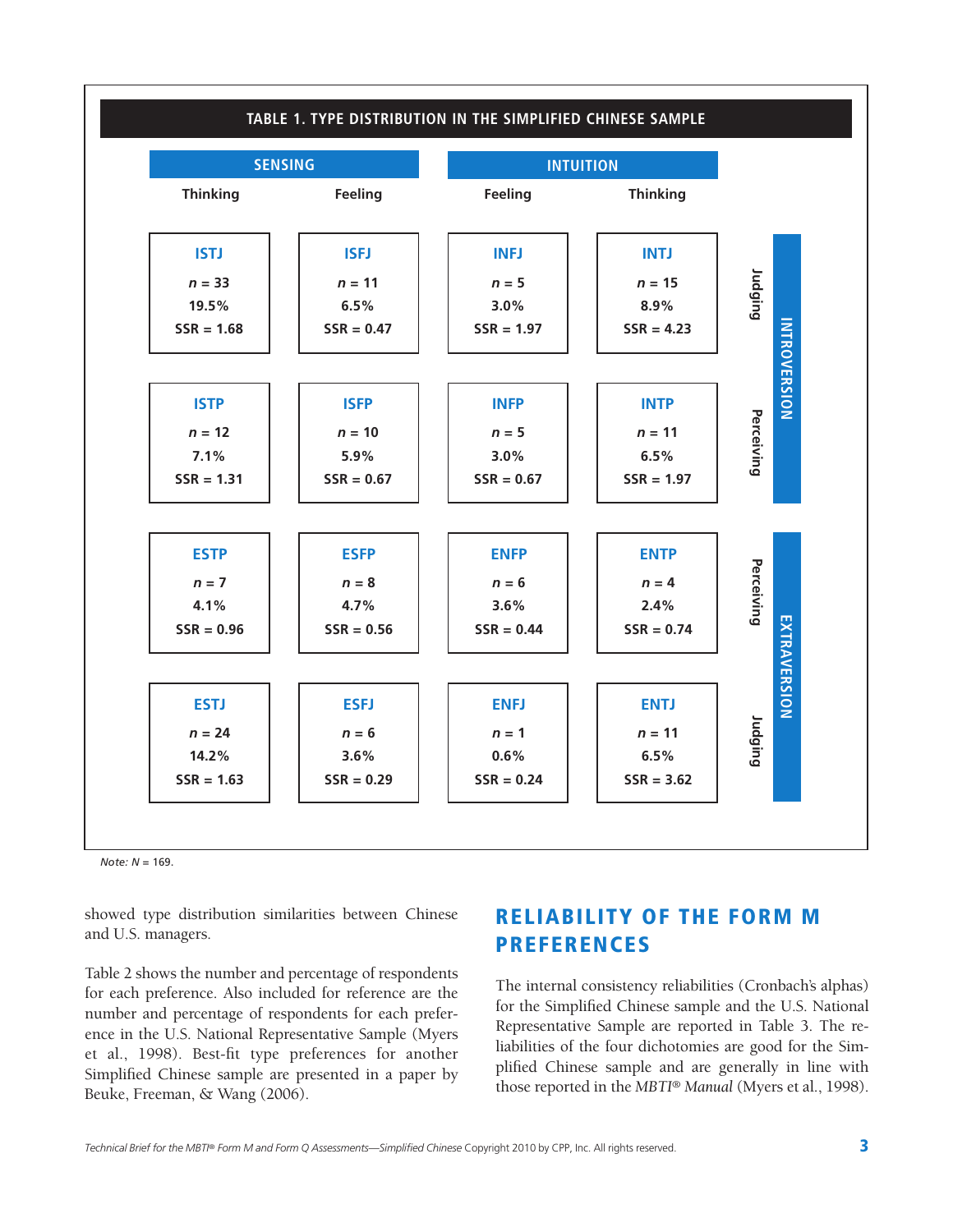|                         | AND U.S. NATIONAL REPRESENTATIVE SAMPLES |                                                 |              |                                                      |  |  |  |
|-------------------------|------------------------------------------|-------------------------------------------------|--------------|------------------------------------------------------|--|--|--|
|                         |                                          | <b>Simplified Chinese Sample</b><br>$(N = 169)$ |              | U.S. National Representative Sample<br>$(N = 3,009)$ |  |  |  |
| Preference              | n                                        | $\frac{0}{0}$                                   | $\mathsf{n}$ | $\frac{0}{0}$                                        |  |  |  |
| <b>Extraversion (E)</b> | 67                                       | 39.6                                            | 1,483        | 49.3                                                 |  |  |  |
| Introversion (I)        | 102                                      | 60.4                                            | 1,526        | 50.7                                                 |  |  |  |
| Sensing (S)             | 111                                      | 65.7                                            | 2,206        | 73.3                                                 |  |  |  |
| Intuition (N)           | 58                                       | 34.3                                            | 803          | 26.7                                                 |  |  |  |
| Thinking (T)            | 117                                      | 69.2                                            | 1,210        | 40.2                                                 |  |  |  |
| Feeling (F)             | 52                                       | 30.8                                            | 1,799        | 59.8                                                 |  |  |  |
| Judging (J)             | 106                                      | 62.7                                            | 1,629        | 54.1                                                 |  |  |  |
| Perceiving (P)          | 63                                       | 37.3                                            | 1,380        | 45.9                                                 |  |  |  |
|                         |                                          |                                                 |              |                                                      |  |  |  |

# **TABLE 2. PREFERENCE DISTRIBUTIONS FOR THE SIMPLIFIED CHINESE**

*Note:* Source for the U.S. National Representative Sample is Myers, McCaulley, Quenk, and Hammer (1998).

|           | <b>TABLE 3. PREFERENCE PAIR INTERNAL CONSISTENCY RELIABILITIES</b><br>FOR THE SIMPLIFIED CHINESE AND U.S. NATIONAL REPRESENTATIVE SAMPLES |                                            |  |  |  |  |  |
|-----------|-------------------------------------------------------------------------------------------------------------------------------------------|--------------------------------------------|--|--|--|--|--|
|           | <b>Simplified Chinese Sample</b>                                                                                                          | <b>U.S. National Representative Sample</b> |  |  |  |  |  |
| Dichotomy | Cronbach's Alpha                                                                                                                          | Cronbach's Alpha                           |  |  |  |  |  |
| $E-1$     | .86                                                                                                                                       | .91                                        |  |  |  |  |  |
| $S-N$     | .79                                                                                                                                       | .92                                        |  |  |  |  |  |
| $T-F$     | .83                                                                                                                                       | .91                                        |  |  |  |  |  |
| $J-P$     | .87                                                                                                                                       | .92                                        |  |  |  |  |  |

*Note:* Source for the U.S. National Representative Sample is Myers, McCaulley, Quenk, and Hammer (1998).

However, the alpha is somewhat lower for the Sensing– Intuition (S–N) dichotomy. A lower S–N alpha was also reported for a Latin/North American Spanish research sample (Schaubhut, 2008) and a Traditional Chinese research sample (Schaubhut & Thompson, 2010).

### **PREDICTION RATIOS**

Prediction ratios measure the likelihood that a person choosing a certain response will in fact have that preference (Myers et al., 1998). Prediction ratios for the Simplified Chinese sample are reported in Table 4.

### **FACTOR ANALYSIS**

Several studies have conducted confirmatory factor analyses of the MBTI assessment to assess the validity of the factors of the MBTI assessment. They have indicated that a four-factor model, such as the one theorized and developed by Myers, is the most appropriate and offers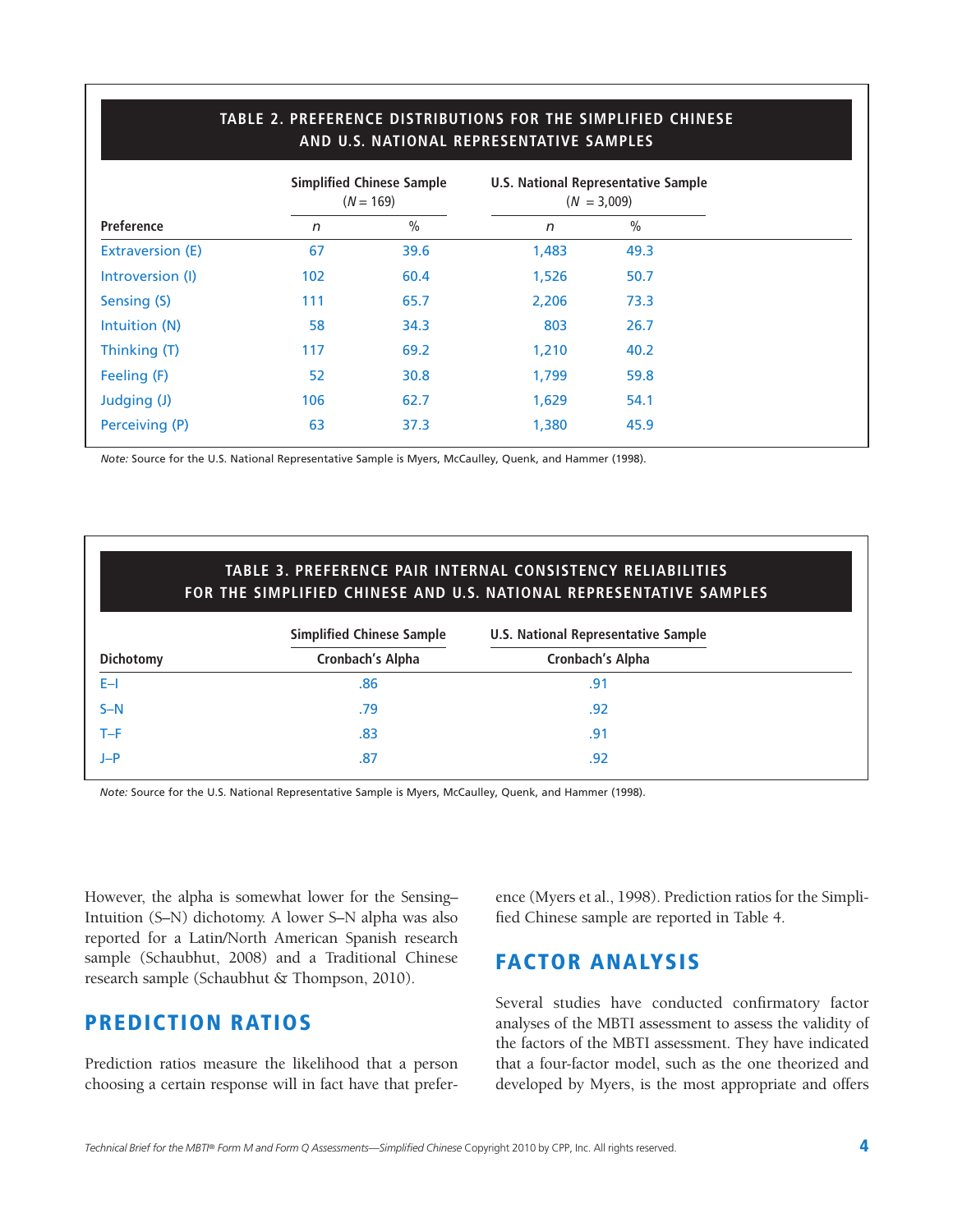### **TABLE 4. PREDICTION RATIOS FOR THE SIMPLIFIED CHINESE SAMPLE**

| <b>Item Code</b> | <b>ESTJ</b><br><b>Prediction Ratio</b> | <b>INFP</b><br><b>Prediction Ratio</b> | <b>Item Code</b> | <b>ESTJ</b><br><b>Prediction Ratio</b> | <b>INFP</b><br><b>Prediction Ratio</b> |
|------------------|----------------------------------------|----------------------------------------|------------------|----------------------------------------|----------------------------------------|
| EI1              | .73                                    | .94                                    | <b>SN17</b>      | .84                                    | .57                                    |
| EI2              | .82                                    | .68                                    | <b>SN18</b>      | .68                                    | .84                                    |
| EI3              | .71                                    | .69                                    | <b>SN19</b>      | .80                                    | .59                                    |
| E14              | .74                                    | .63                                    | <b>SN20</b>      | .79                                    | .74                                    |
| EI5              | .85                                    | .71                                    | <b>SN21</b>      | .59                                    | .81                                    |
| EI6              | .79                                    | .64                                    | <b>SN22</b>      | .71                                    | .63                                    |
| EI7              | .70                                    | .62                                    | <b>SN23</b>      | .75                                    | .55                                    |
| EI8              | .76                                    | .87                                    | <b>SN24</b>      | .92                                    | .62                                    |
| EI9              | .66                                    | .78                                    | <b>SN25</b>      | .66                                    | .72                                    |
| E110             | .76                                    | .63                                    | <b>SN26</b>      | .58                                    | .58                                    |
| EI11             | .65                                    | .80                                    | TF1              | .75                                    | .68                                    |
| <b>EI12</b>      | .70                                    | .76                                    | TF <sub>2</sub>  | .66                                    | .56                                    |
| <b>EI13</b>      | .57                                    | .63                                    | TF3              | .89                                    | .71                                    |
| EI14             | .59                                    | .85                                    | TF4              | 1.00                                   | .54                                    |
| <b>EI15</b>      | .66                                    | .71                                    | TF <sub>5</sub>  | .73                                    | .74                                    |
| EI16             | .73                                    | .60                                    | TF <sub>6</sub>  | .74                                    | .73                                    |
| <b>EI17</b>      | .83                                    | .84                                    | TF7              | .67                                    | .82                                    |
| <b>EI18</b>      | .64                                    | .71                                    | TF8              | .68                                    | .73                                    |
| EI19             | .84                                    | .69                                    | TF <sub>9</sub>  | .62                                    | .82                                    |
| <b>EI20</b>      | .66                                    | .62                                    | <b>TF10</b>      | .61                                    | .68                                    |
| EI21             | .84                                    | .73                                    | <b>TF11</b>      | .60                                    | .56                                    |
| SN <sub>1</sub>  | .56                                    | .69                                    | <b>TF12</b>      | .61                                    | .83                                    |
| SN <sub>2</sub>  | .84                                    | .59                                    | <b>TF13</b>      | .83                                    | .66                                    |
| SN <sub>3</sub>  | .90                                    | .64                                    | <b>TF14</b>      | .91                                    | .68                                    |
| <b>SN4</b>       | .79                                    | .62                                    | <b>TF15</b>      | .81                                    | .85                                    |
| SN <sub>5</sub>  | .75                                    | .61                                    | <b>TF16</b>      | .78                                    | .75                                    |
| SN <sub>6</sub>  | .60                                    | .59                                    | <b>TF17</b>      | .74                                    | .80                                    |
| SN <sub>7</sub>  | .66                                    | .63                                    | <b>TF18</b>      | .68                                    | .81                                    |
| SN <sub>8</sub>  | .67                                    | .85                                    | <b>TF19</b>      | .58                                    | .81                                    |
| SN <sub>9</sub>  | .59                                    | .74                                    | <b>TF20</b>      | .71                                    | .57                                    |
| <b>SN10</b>      | .62                                    | .72                                    | <b>TF21</b>      | .63                                    | .63                                    |
| <b>SN11</b>      | .55                                    | .85                                    | <b>TF22</b>      | .57                                    | .61                                    |
| <b>SN12</b>      | .59                                    | .61                                    | <b>TF23</b>      | .52                                    | .73                                    |
| <b>SN13</b>      | .76                                    | .65                                    | <b>TF24</b>      | .67                                    | .75                                    |
| <b>SN14</b>      | .96                                    | .64                                    | JP1              | .69                                    | .80                                    |
| <b>SN15</b>      | .81                                    | .60                                    | JP <sub>2</sub>  | .68                                    | .88                                    |
| <b>SN16</b>      | .58                                    | .63                                    | JP3              | .69                                    | .87                                    |

*Technical Brief for the MBTI® Form M and Form Q Assessments—Simplified Chinese* Copyright 2010 by CPP, Inc. All rights reserved. **5**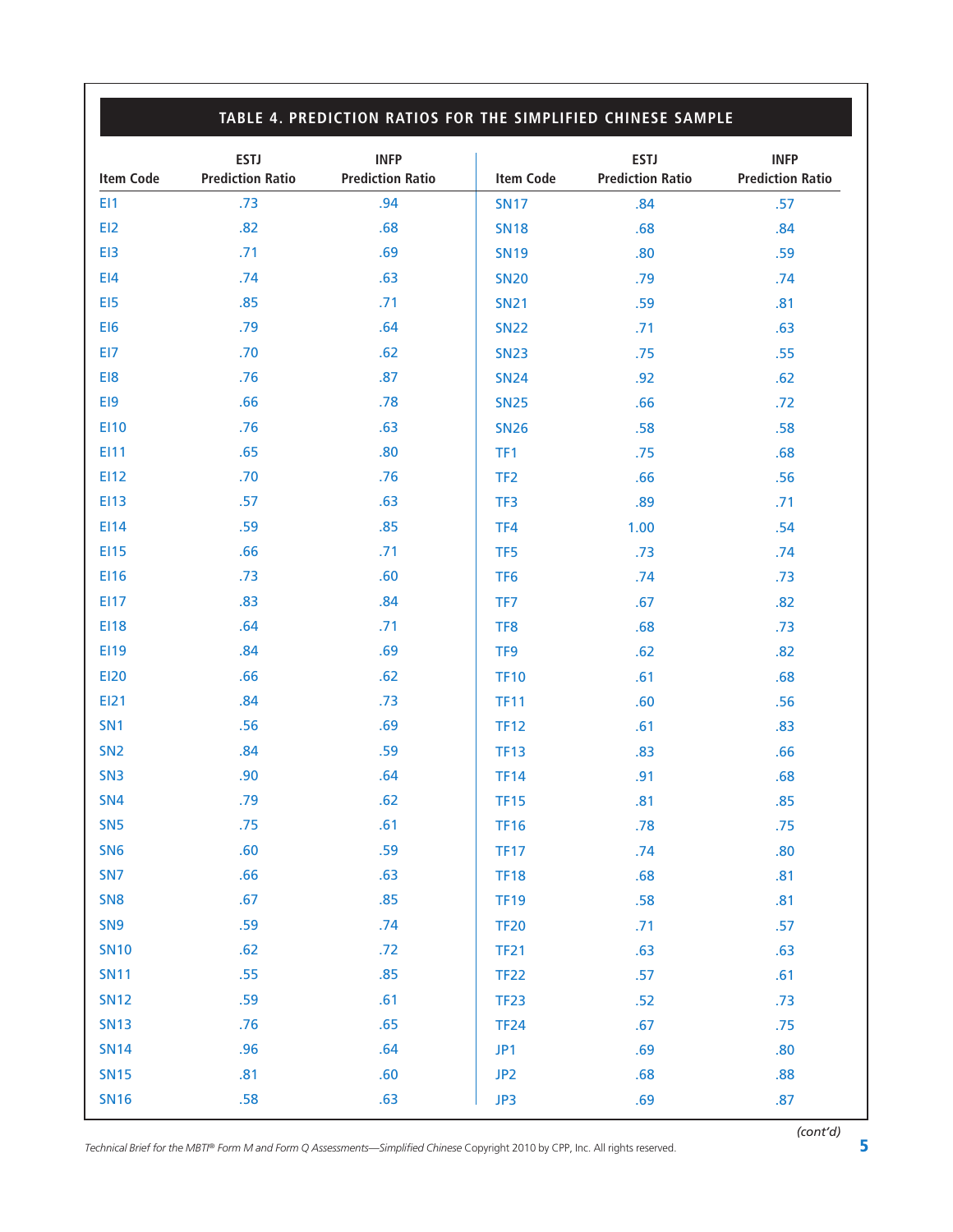|                  | TABLE 4. PREDICTION RATIOS FOR THE SIMPLIFIED CHINESE SAMPLE CONT'D |                                        |                  |                                        |                                        |  |  |  |  |
|------------------|---------------------------------------------------------------------|----------------------------------------|------------------|----------------------------------------|----------------------------------------|--|--|--|--|
| <b>Item Code</b> | <b>ESTJ</b><br><b>Prediction Ratio</b>                              | <b>INFP</b><br><b>Prediction Ratio</b> | <b>Item Code</b> | <b>ESTJ</b><br><b>Prediction Ratio</b> | <b>INFP</b><br><b>Prediction Ratio</b> |  |  |  |  |
| JP4              | .61                                                                 | .73                                    | <b>JP14</b>      | .65                                    | .84                                    |  |  |  |  |
| JP5              | .58                                                                 | .75                                    | <b>JP15</b>      | .63                                    | .84                                    |  |  |  |  |
| JP <sub>6</sub>  | .61                                                                 | .68                                    | <b>JP16</b>      | .92                                    | .75                                    |  |  |  |  |
| JP7              | .69                                                                 | .84                                    | <b>JP17</b>      | .72                                    | .63                                    |  |  |  |  |
| JP8              | .75                                                                 | .67                                    | <b>JP18</b>      | .85                                    | .71                                    |  |  |  |  |
| JP9              | .56                                                                 | 1.00                                   | <b>JP19</b>      | .61                                    | .80                                    |  |  |  |  |
| <b>JP10</b>      | .70                                                                 | .71                                    | <b>JP20</b>      | .65                                    | .76                                    |  |  |  |  |
| <b>JP11</b>      | .66                                                                 | .76                                    | <b>JP21</b>      | .76                                    | .84                                    |  |  |  |  |
| <b>JP12</b>      | .60                                                                 | .76                                    | <b>JP22</b>      | .82                                    | .77                                    |  |  |  |  |
| <b>JP13</b>      | .85                                                                 | .75                                    |                  |                                        |                                        |  |  |  |  |

the best fit (Harvey, Murry, & Stamoulis, 1995; Johnson & Saunders, 1990). A principal components exploratory factor analysis with varimax rotation was conducted using the item responses from the Simplified Chinese sample. The results are presented in Table 5. These results should be interpreted with caution, as the sample

size was relatively small for conducting this kind of analysis. The shaded cells indicate that factor 1 is J–P, factor 2 is T–F, factor 3 is E–I, and factor 4 is S–N. The fourfactor structure produced by this analysis shows that the Simplified Chinese MBTI Form M items are measuring their intended scales, the four dichotomies.

| TABLE 5. FACTOR ANALYSIS ROTATED COMPONENT MATRIX<br>FOR THE SIMPLIFIED CHINESE SAMPLE |                     |                     |                     |                     |                     |                     |                     |                     |                     |
|----------------------------------------------------------------------------------------|---------------------|---------------------|---------------------|---------------------|---------------------|---------------------|---------------------|---------------------|---------------------|
| <b>Item</b><br>Code                                                                    | Factor 1<br>$(J-P)$ | Factor 2<br>$(T-F)$ | Factor 3<br>$(E-I)$ | Factor 4<br>$(S-N)$ | <b>Item</b><br>Code | Factor 1<br>$(J-P)$ | Factor 2<br>$(T-F)$ | Factor 3<br>$(E-I)$ | Factor 4<br>$(S-N)$ |
| E <sub>11</sub>                                                                        | $-.07$              | $-.16$              | .63                 | $-.12$              | <b>EI12</b>         | $-.16$              | $-.04$              | .54                 | $-.07$              |
| EI <sub>2</sub>                                                                        | $-.02$              | .04                 | .57                 | $-.12$              | <b>EI13</b>         | .03                 | .07                 | .25                 | .06                 |
| E <sub>13</sub>                                                                        | $-.03$              | $-.09$              | .54                 | .04                 | E114                | $-.15$              | .10                 | .42                 | .01                 |
| E <sub>14</sub>                                                                        | .04                 | $-.02$              | .37                 | .20                 | <b>EI15</b>         | $-.13$              | $-.11$              | .54                 | .01                 |
| E <sub>15</sub>                                                                        | $-.03$              | $-.17$              | .62                 | .08                 | <b>EI16</b>         | .27                 | .17                 | .36                 | $-.09$              |
| E <sub>16</sub>                                                                        | .00                 | $-.01$              | .48                 | $-.31$              | <b>EI17</b>         | .08                 | $-.07$              | .64                 | .14                 |
| EI7                                                                                    | $-.07$              | .00 <sub>1</sub>    | .40                 | .08                 | <b>EI18</b>         | .05                 | .03                 | .35                 | .18                 |
| E <sub>18</sub>                                                                        | $-.08$              | $-.08$              | .68                 | $-.18$              | <b>EI19</b>         | $-.01$              | $-.01$              | .58                 | $-.23$              |
| E <sub>19</sub>                                                                        | $-.06$              | .15                 | .47                 | .01                 | <b>EI20</b>         | .01                 | .20                 | .43                 | $-.21$              |
| <b>EI10</b>                                                                            | $-.08$              | $-.13$              | .52                 | $-.11$              | <b>EI21</b>         | $-.01$              | .02                 | .61                 | $-.16$              |
| EI11                                                                                   | $-.21$              | .06                 | .46                 | .18                 |                     |                     |                     |                     |                     |

*(cont'd)*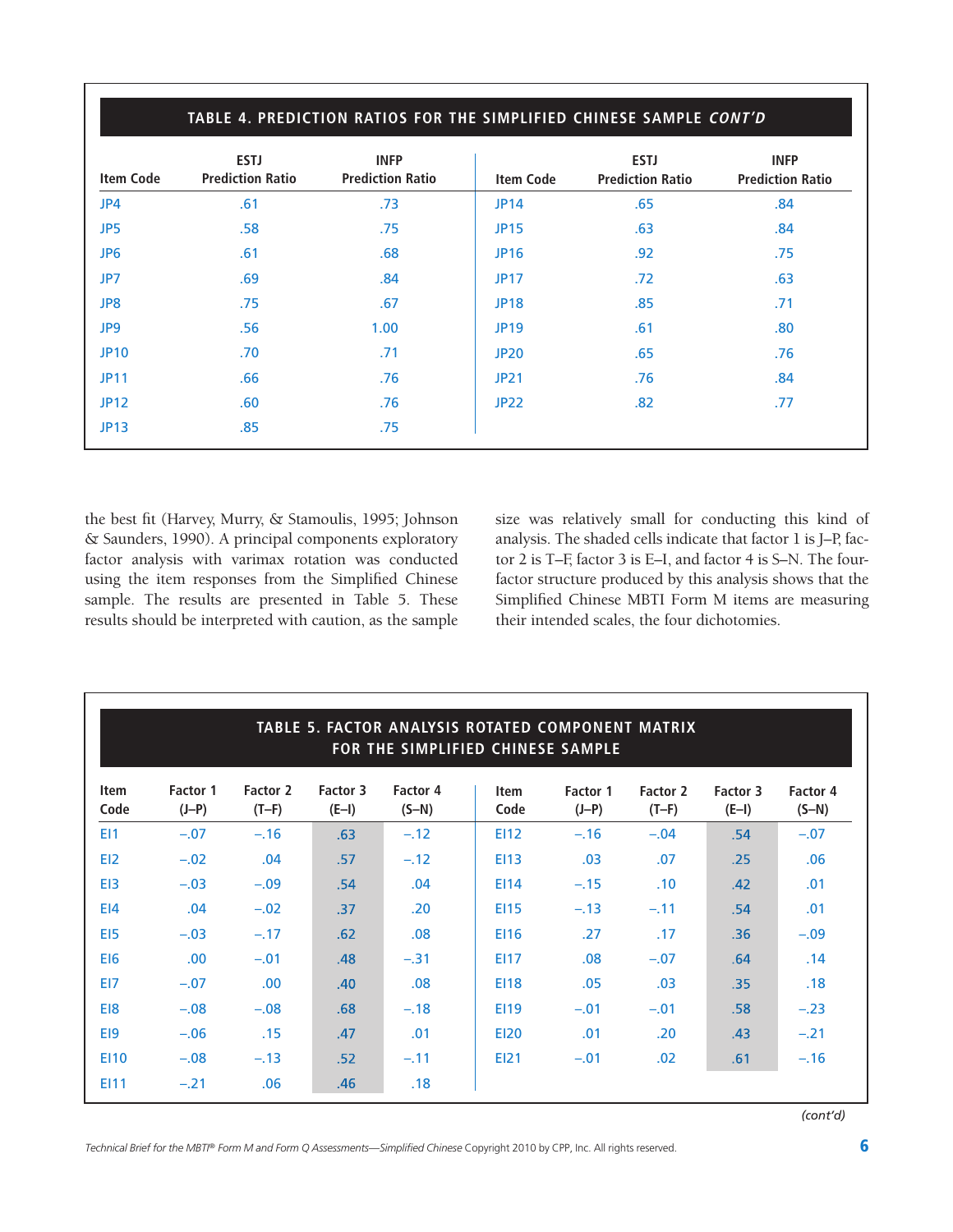|                 | TABLE 5. FACTOR ANALYSIS ROTATED COMPONENT MATRIX<br>FOR THE SIMPLIFIED CHINESE SAMPLE CONT'D |                     |                     |                     |  |                 |                     |                            |                     |                     |
|-----------------|-----------------------------------------------------------------------------------------------|---------------------|---------------------|---------------------|--|-----------------|---------------------|----------------------------|---------------------|---------------------|
| Item<br>Code    | Factor 1<br>$(J-P)$                                                                           | Factor 2<br>$(T-F)$ | Factor 3<br>$(E-I)$ | Factor 4<br>$(S-N)$ |  | Item<br>Code    | Factor 1<br>$(J-P)$ | <b>Factor 2</b><br>$(T-F)$ | Factor 3<br>$(E-I)$ | Factor 4<br>$(S-N)$ |
| SN <sub>1</sub> | $-.46$                                                                                        | .13                 | .15                 | .22                 |  | <b>TF11</b>     | .02                 | .07                        | .10                 | $-.06$              |
| SN <sub>2</sub> | .14                                                                                           | $-.08$              | $-.03$              | .32                 |  | <b>TF12</b>     | .03                 | .50                        | .02                 | $-.10$              |
| SN <sub>3</sub> | .22                                                                                           | .06                 | $-.13$              | .55                 |  | <b>TF13</b>     | .10                 | .47                        | $-.40$              | .19                 |
| SN <sub>4</sub> | .03                                                                                           | $-.02$              | $-.02$              | .29                 |  | <b>TF14</b>     | .19                 | .55                        | $-.16$              | $-.02$              |
| SN <sub>5</sub> | .27                                                                                           | $-.12$              | $-.05$              | .52                 |  | <b>TF15</b>     | .07                 | .68                        | $-.06$              | .03                 |
| SN <sub>6</sub> | .05                                                                                           | .01                 | .07                 | .32                 |  | <b>TF16</b>     | .13                 | .55                        | $-.04$              | .06                 |
| SN <sub>7</sub> | .41                                                                                           | $-.19$              | $-.14$              | .27                 |  | <b>TF17</b>     | .25                 | .56                        | $-.01$              | .02                 |
| SN <sub>8</sub> | .03                                                                                           | .21                 | .16                 | .57                 |  | <b>TF18</b>     | .24                 | .51                        | .10                 | .27                 |
| SN <sub>9</sub> | $-.06$                                                                                        | .07                 | $-.06$              | .48                 |  | <b>TF19</b>     | $-.05$              | .57                        | $-.06$              | $-.11$              |
| <b>SN10</b>     | $-.17$                                                                                        | .04                 | $-.03$              | .27                 |  | <b>TF20</b>     | $-.03$              | .15                        | .07                 | $-.11$              |
| <b>SN11</b>     | $-.23$                                                                                        | .22                 | .02                 | .38                 |  | <b>TF21</b>     | $-.01$              | .36                        | .12                 | $-.07$              |
| <b>SN12</b>     | $-.19$                                                                                        | $-.06$              | .15                 | .36                 |  | <b>TF22</b>     | $-.10$              | .33                        | .01                 | $-.18$              |
| <b>SN13</b>     | $-.27$                                                                                        | $-.13$              | $-.08$              | .46                 |  | <b>TF23</b>     | $-.18$              | .32                        | $-.08$              | .05                 |
| <b>SN14</b>     | .04                                                                                           | .09                 | $-.11$              | .52                 |  | <b>TF24</b>     | $-.03$              | .58                        | .14                 | $-.17$              |
| <b>SN15</b>     | $-.08$                                                                                        | $-.08$              | $-.12$              | .47                 |  | JP1             | .60                 | .07                        | $-.12$              | .06                 |
| <b>SN16</b>     | .12                                                                                           | .52                 | $-.06$              | .25                 |  | JP <sub>2</sub> | .69                 | .00                        | $-.01$              | $-.03$              |
| <b>SN17</b>     | .12                                                                                           | $-.01$              | $-.08$              | .45                 |  | JP3             | .57                 | .16                        | $-.09$              | .05                 |
| <b>SN18</b>     | .10                                                                                           | $-.05$              | .10                 | .57                 |  | JP4             | .49                 | .13                        | $-.11$              | .00                 |
| <b>SN19</b>     | .17                                                                                           | $-.11$              | $-.20$              | .41                 |  | JP5             | .24                 | .10                        | .06                 | .14                 |
| <b>SN20</b>     | $-.02$                                                                                        | .14                 | .17                 | .51                 |  | JP <sub>6</sub> | .43                 | .01                        | $-.11$              | .08                 |
| <b>SN21</b>     | $-.38$                                                                                        | $-.06$              | .08                 | .42                 |  | JP7             | .58                 | .16                        | $-.12$              | .10                 |
| <b>SN22</b>     | .25                                                                                           | $-.10$              | $-.08$              | .34                 |  | JP8             | .56                 | $-.02$                     | $-.10$              | $-.01$              |
| <b>SN23</b>     | .21                                                                                           | $-.09$              | $-.31$              | .33                 |  | JP9             | .37                 | .21                        | .03                 | .17                 |
| <b>SN24</b>     | .27                                                                                           | $-.13$              | $-.16$              | .60                 |  | <b>JP10</b>     | .37                 | .43                        | $-.11$              | .05                 |
| <b>SN25</b>     | $-.27$                                                                                        | .20                 | .17                 | .42                 |  | <b>JP11</b>     | .28                 | .44                        | .04                 | .15                 |
| <b>SN26</b>     | $-.06$                                                                                        | $-.33$              | $-.15$              | .25                 |  | <b>JP12</b>     | .23                 | .35                        | .05                 | .15                 |
| TF1             | .20                                                                                           | .25                 | $-.09$              | $-.11$              |  | <b>JP13</b>     | .50                 | .30                        | .11                 | .21                 |
| TF <sub>2</sub> | .05                                                                                           | .21                 | $-.02$              | $-.16$              |  | <b>JP14</b>     | .41                 | .42                        | .01                 | .24                 |
| TF3             | .37                                                                                           | .46                 | $-.11$              | $-.05$              |  | <b>JP15</b>     | .59                 | .07                        | $-.02$              | .01                 |
| TF4             | .07                                                                                           | .04                 | $-.06$              | $-.06$              |  | <b>JP16</b>     | .64                 | .20                        | .13                 | .03                 |
| TF <sub>5</sub> | .28                                                                                           | .59                 | $-.13$              | $-.06$              |  | <b>JP17</b>     | .30                 | .02                        | $-.01$              | .00                 |
| TF <sub>6</sub> | .00                                                                                           | .61                 | $-.11$              | .07                 |  | <b>JP18</b>     | .67                 | $-.08$                     | $-.04$              | .00                 |
| TF7             | .18                                                                                           | .57                 | $-.06$              | .01                 |  | <b>JP19</b>     | .38                 | .19                        | $-.23$              | .08                 |
| TF8             | .17                                                                                           | .47                 | .15                 | .19                 |  | <b>JP20</b>     | .41                 | .22                        | .07                 | .00                 |
| TF <sub>9</sub> | $-.03$                                                                                        | .62                 | .10                 | $-.26$              |  | JP21            | .58                 | .19                        | $-.01$              | $-.06$              |
| <b>TF10</b>     | .10                                                                                           | .28                 | .10                 | .17                 |  | <b>JP22</b>     | .58                 | .24                        | .01                 | .02                 |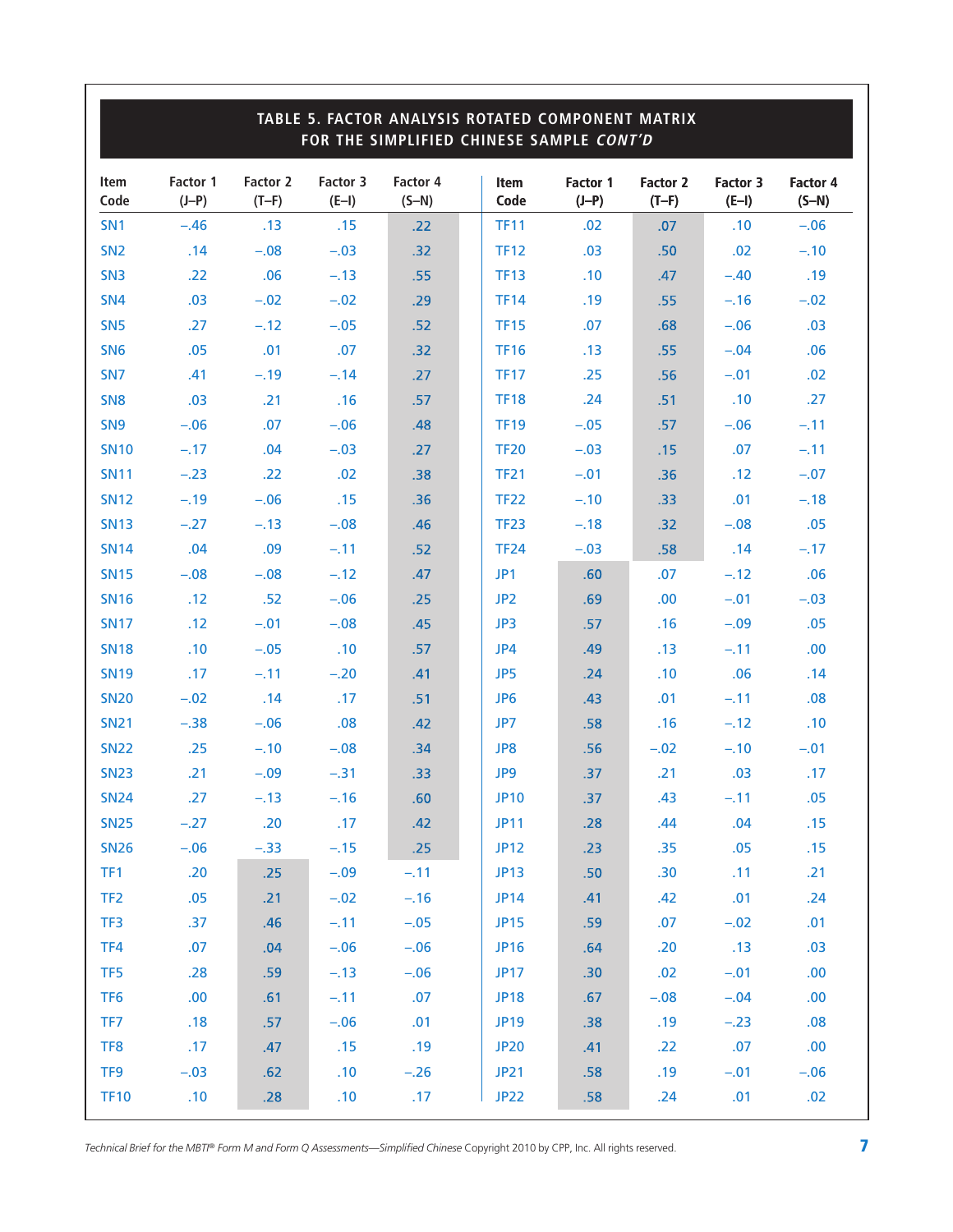### **RELIABILITY OF THE FORM Q FACETS**

The MBTI Form Q assessment includes the 93 items that make up the MBTI Form M assessment (measuring the four dichotomies E–I, S–N, T–F, and J–P) plus another 51 items that are used only to measure the Form Q facets. For each of the four dichotomies there are five facets, yielding a total of 20 facets (see Table 6). These facets help describe some of the ways in which each preference can be different for each individual to create a richer and

more detailed description of an individual's behavior. The remaining analyses focus on the evaluation of the Form Q facets.

Internal consistency reliabilities for each facet are reported in Table 6 for the Simplified Chinese sample and the U.S. National Representative Sample. The Simplified Chinese sample alphas range from .21 (Critical– Accepting) to .76 (Initiating–Receiving). Overall, this sample's alphas are slightly lower than those of the U.S. National Representative Sample. This is consistent with

|                                         | <b>Simplified Chinese Sample</b> | <b>U.S. National Representative Sample</b> |
|-----------------------------------------|----------------------------------|--------------------------------------------|
| Form Q Facets                           | Cronbach's Alpha                 | Cronbach's Alpha                           |
| E-I Facets                              |                                  |                                            |
| Initiating-Receiving                    | .76                              | .85                                        |
| <b>Expressive-Contained</b>             | .68                              | .79                                        |
| Gregarious-Intimate                     | .60                              | .60                                        |
| <b>Active-Reflective</b>                | .62                              | .59                                        |
| Enthusiastic-Quiet                      | .70                              | .72                                        |
| S-N Facets                              |                                  |                                            |
| Concrete-Abstract                       | .54                              | .81                                        |
| Realistic-Imaginative                   | .67                              | .79                                        |
| <b>Practical-Conceptual</b>             | .42                              | .67                                        |
| <b>Experiential-Theoretical</b>         | .65                              | .83                                        |
| <b>Traditional-Original</b>             | .73                              | .76                                        |
| T-F Facets                              |                                  |                                            |
| Logical-Empathetic                      | .74                              | .80                                        |
| Reasonable-Compassionate                | .64                              | .77                                        |
| Questioning-Accommodating               | .41                              | .57                                        |
| <b>Critical-Accepting</b>               | .21                              | .60                                        |
| Tough-Tender                            | .66                              | .81                                        |
| J-P Facets                              |                                  |                                            |
| Systematic-Casual                       | .70                              | .74                                        |
| Planful-Open-Ended                      | .71                              | .82                                        |
| <b>Early Starting-Pressure-Prompted</b> | .45                              | .70                                        |
| Scheduled-Spontaneous                   | .73                              | .82                                        |
| Methodical-Emergent                     | .59                              | .71                                        |
|                                         |                                  |                                            |

## **TABLE 6. FACET INTERNAL CONSISTENCY RELIABILITIES FOR THE SIMPLIFIED CHINESE**

*Note:* Source for the U.S. National Representative Sample is Myers, McCaulley, Quenk, and Hammer, 1998.

*Technical Brief for the MBTI® Form M and Form Q Assessments—Simplified Chinese* Copyright 2010 by CPP, Inc. All rights reserved. **8**